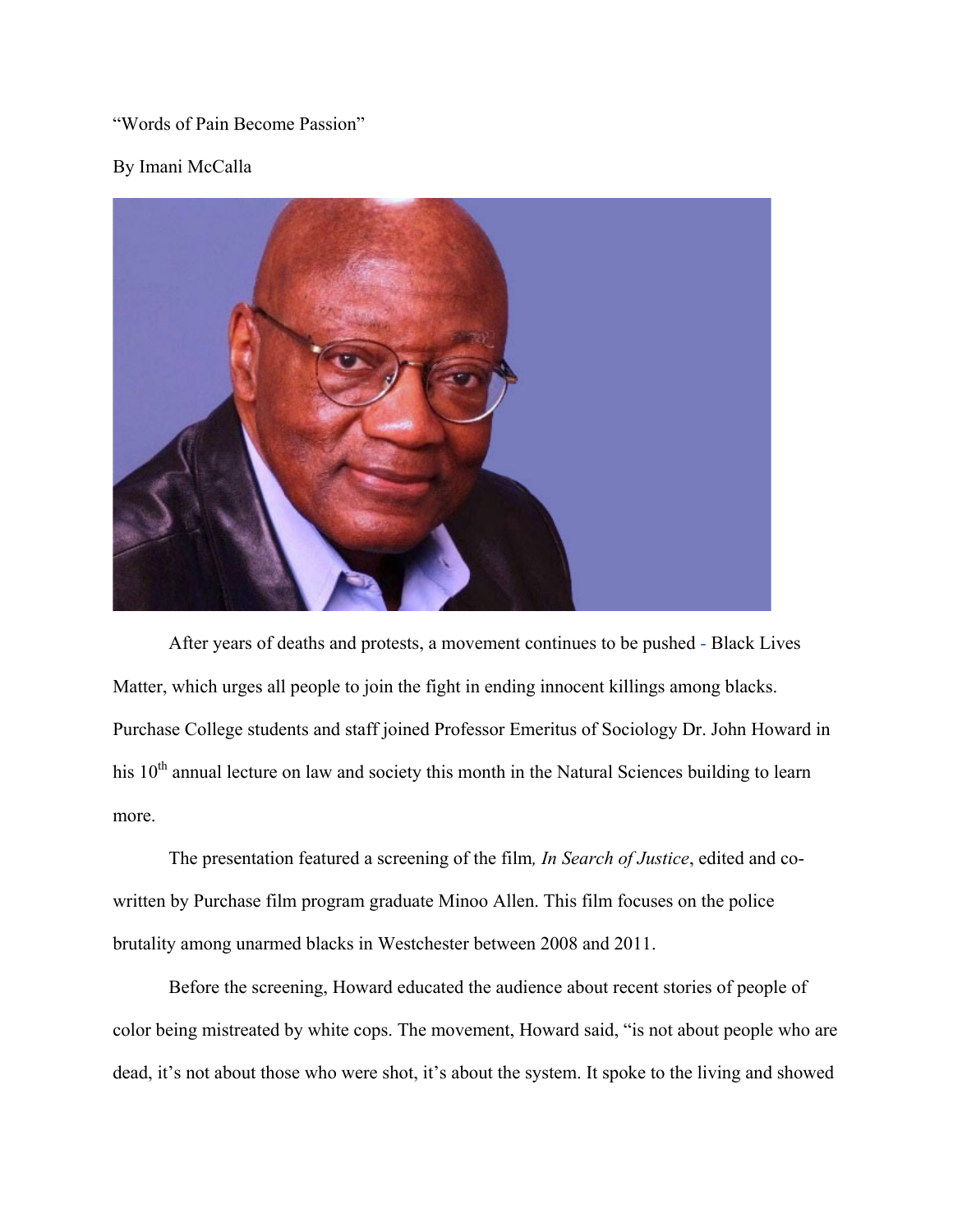aspects of society." He continued, "It's true to say all lives matter, but not all lives are equally at risk."

The audience later discussed their thoughts on the film and how they can support the movement with Howard and Allen, as well as Corrections Officer and Reform Activist Damon Jones, Attorney Mayo Gregory Bartlett and Police Reform Activist Kenneth Chamberlain Jr., whose 68-year-old father was killed by police at his home in White Plains in 2011.

The film first introduced Kenneth Chamberlain Sr., a retired former Marine and 20-year veteran of the Westchester County Department of Corrections. He suffered from a chronic heart condition and wore a Life Aid medical alert bracelet, which accidentally triggered, sending police to his home. When they broke in, one officer called him a "nigger." In an audio clip, Chamberlain had repeatedly said, "I'm okay, do not do that." While trying to get help from Life Alert, he was tazed and fatally shot twice in the chest.

"If he said he was okay, why were they still there?" asked Kenneth Chamberlain Jr. Before speaking on the radio program Democracy Now with Amy Goodman in 2012, Chamberlain created a petition to not only bring awareness to his father's death, but to demonstrate how police can get away with murder.

When a student asked for the best way to stay informed about the movement, Chamberlain stated that he did not know another way to tell the world of his father's tragedy, so he spoke about it on Facebook. He also encouraged the youth to get involved. "A hashtag is not supporting the movement," Chamberlain said, "it's following it."

Just like Allen used her skills to educate people on the corrupt justice system, she encouraged the audience to do the same. "You have to take that information and follow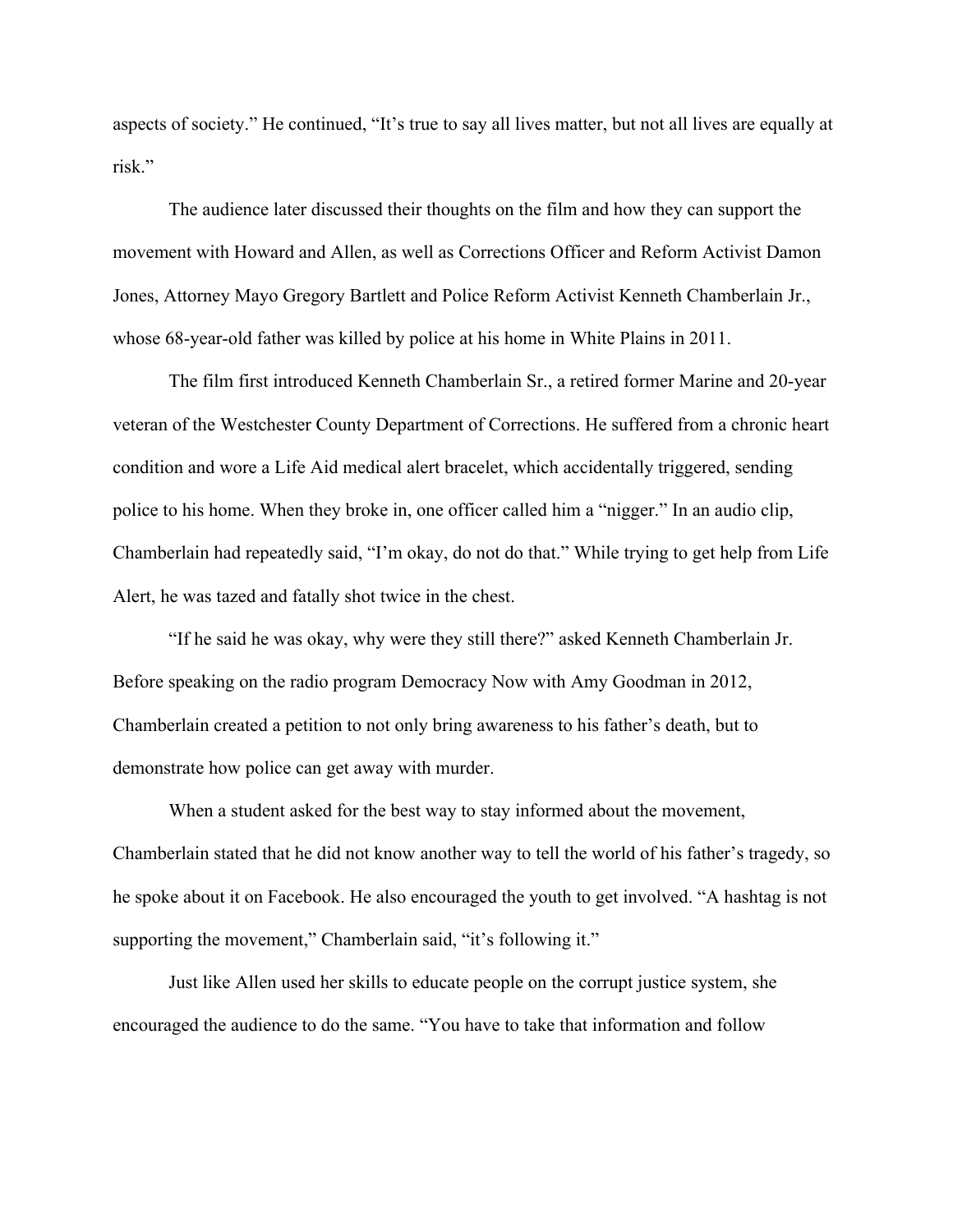through," said Allen. "I wanted to listen before I actually did anything. I wanted to hear the problem and ask how I can help. I got the answer from social media."

"What can I do to break down the underlying racism as a white person?" asked someone in the audience.

"85% percent of my support base is white," said Chamberlain. "I would encourage you all," Chamberlain referred to the predominately white audience. "There is something you all can do. Encourage people to vote because your vote does matter. You have to put people in office that will really hold law enforcement accountable. How can you have an accountability when a system always fails? What is justice? We don't know."

Lastly, Coordinator of Diversity Programs Geovanna Borden asked, "How realistic is it to reform a system?"

In response to this question, Jones asked the audience to raise their hands if they had attended a city council meeting. When very few hands were raised, he said, "You see, that's the problem. This is the reason why we don't see change."

"If black lives don't matter, no one's life is going to matter," said Bartlett.

Chamberlain has met the families of several African American men who were killed while unarmed and expressed his motivation to prevent these tragedies. "I do not want any other family to be a part of a club that I belong to," Chamberlain said.

Senior psychology major Delino Saintil said the film was educational and informational. "I didn't even know White Plains had those kind of issues," Saintil said. "I'm glad I went to the lecture."

"While watching it, you got a sense of how the police were able to get away with murder," said Barbara Carter, a co-host for the talk show Wildest Dreams, a show that presents